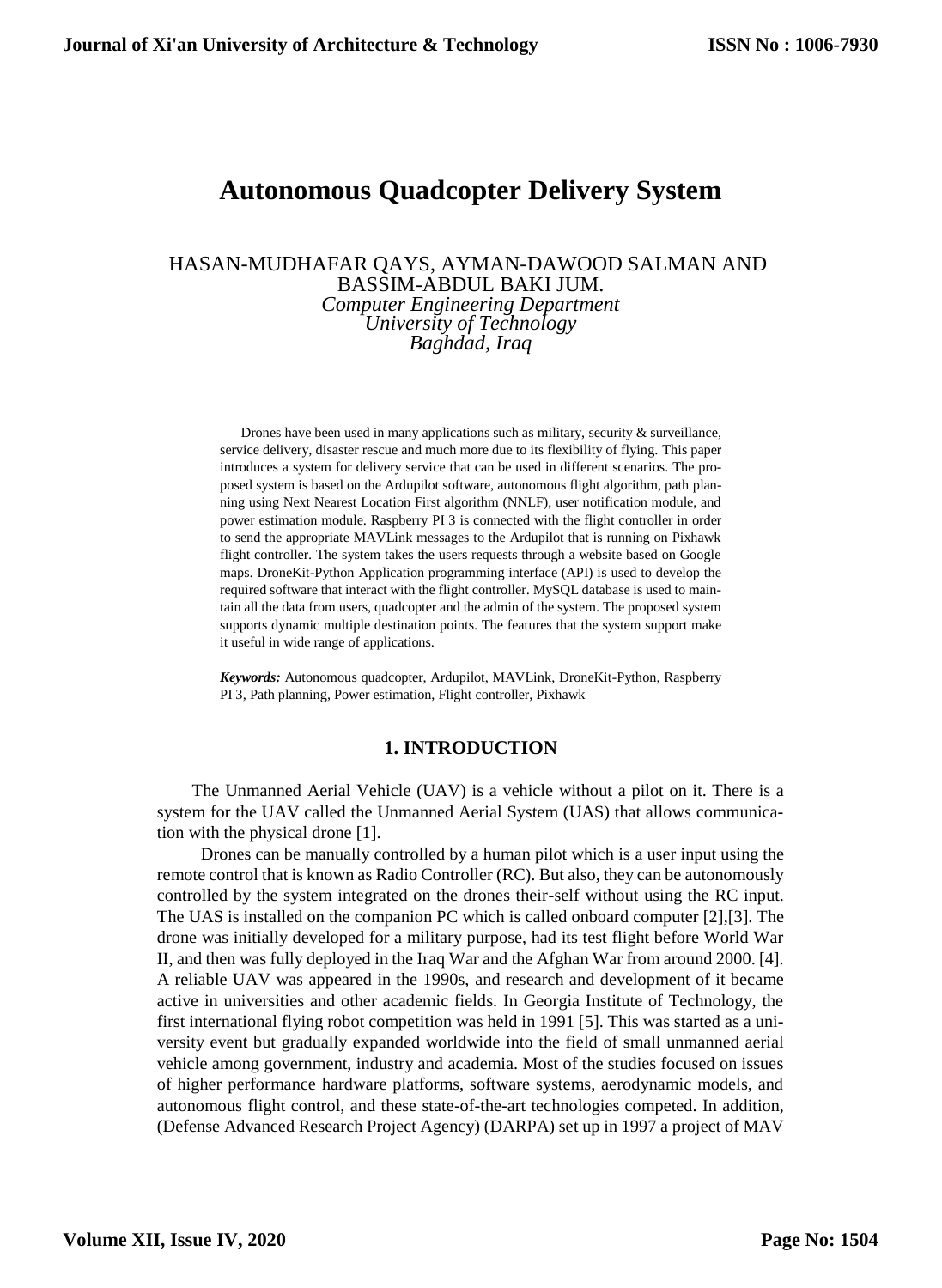(Micro Air Vehicle), which led to the development of small drone with the diameter not exceeding 15 cm at an annual research funding of 35 million USD [4]. In 2009, 3D Robotics and the Swiss Federal Institute of Technology in Zurich introduce the open-source Autopilot system named (ArduPilot Mega) (APM) and its newer versions named Pixhawk [4]. Many versions were released such as ArduPilot in 2009, APM1 in 2010, APM2 in 2011, APM 2.5 in 2012 and Pixhawk in 2013. According to the Federal Aviation Administration (FAV), drone sales are expected to grow from 2.5 million in 2016 to 7 million in 2020. This massive popularity of drones is driven by the increasing sensing and communication capabilities combined with their falling prices. Modern drones are now equipped with a large number of sensors, such as temperature, humidity, air pollution, GPS, 4K camera, etc., as well as an expanding range of wireless communication capabilities including Wi-Fi, Bluetooth, 4G, RFID, and so on. Finally, drones have also improved in mechanical performance, such as flying speed, degree of autonomy, agility and are available in a variety of form factors [6].

These developments have made drones a very attractive platform to launch many Internet of Things (IoT) applications for examples: A drone equipped with the right sensors can be used to collect specific air quality data from hard to reach places in a smart city and transmit that data to an IoT server in real-time using the internet or Wi-Fi [6]. Some organizations are using UAVs specifically because of this high level of interest. Good examples are the world's largest online retailer, Amazon and the world ́s largest logistics company DHL, which are testing UAV delivery [7]. Many applications where the interfere of human teams is costly, dangerous or even infeasible; such as military, emergency management, search and rescue operations [8]. These applications and others are the subjects of the next section , which discuss how the researchers used the UAVs in different systems and applications. There are three major kinds of drones: fixed wings, single motor and multirotor. The multirotor is the most common among them, they are classified depending on the number of motors they have such as tri-copter (three motors), Quadcopter (QC, four motors), hexacopter (six motors) and octocopter (eight motors). The most common multirotor is quadcopter [9]. The traditional fixed-wing UAVs can fly for long distance but require runways or wide-open spaces for take-off and landing. On the other hand, the more trending multirotor UAVs are extremely manoeuvrable but cannot be used for long-distance flights because of their slower speeds and relatively higher consumption of energy. The flight of the multi-rotor is more flexible compared with a single rotor and the fixedwing in terms of takeoff, landing and controlling the manoeuvring [10].

### **2. RELATED WORKS**

Several studies have been devoted and deployed with various issues towards design and implementation of using quadcopter for many applications. An examples on how a drone could be utilize in an everyday life context is given in [11], where the authors designed a system that uses the drone in agricultural monitoring. The agricultural farm is surveyed by an infrared camera which will show the colour image displaying the difference between infected or diseased crop and matured crop. The authors in [2], introduced auton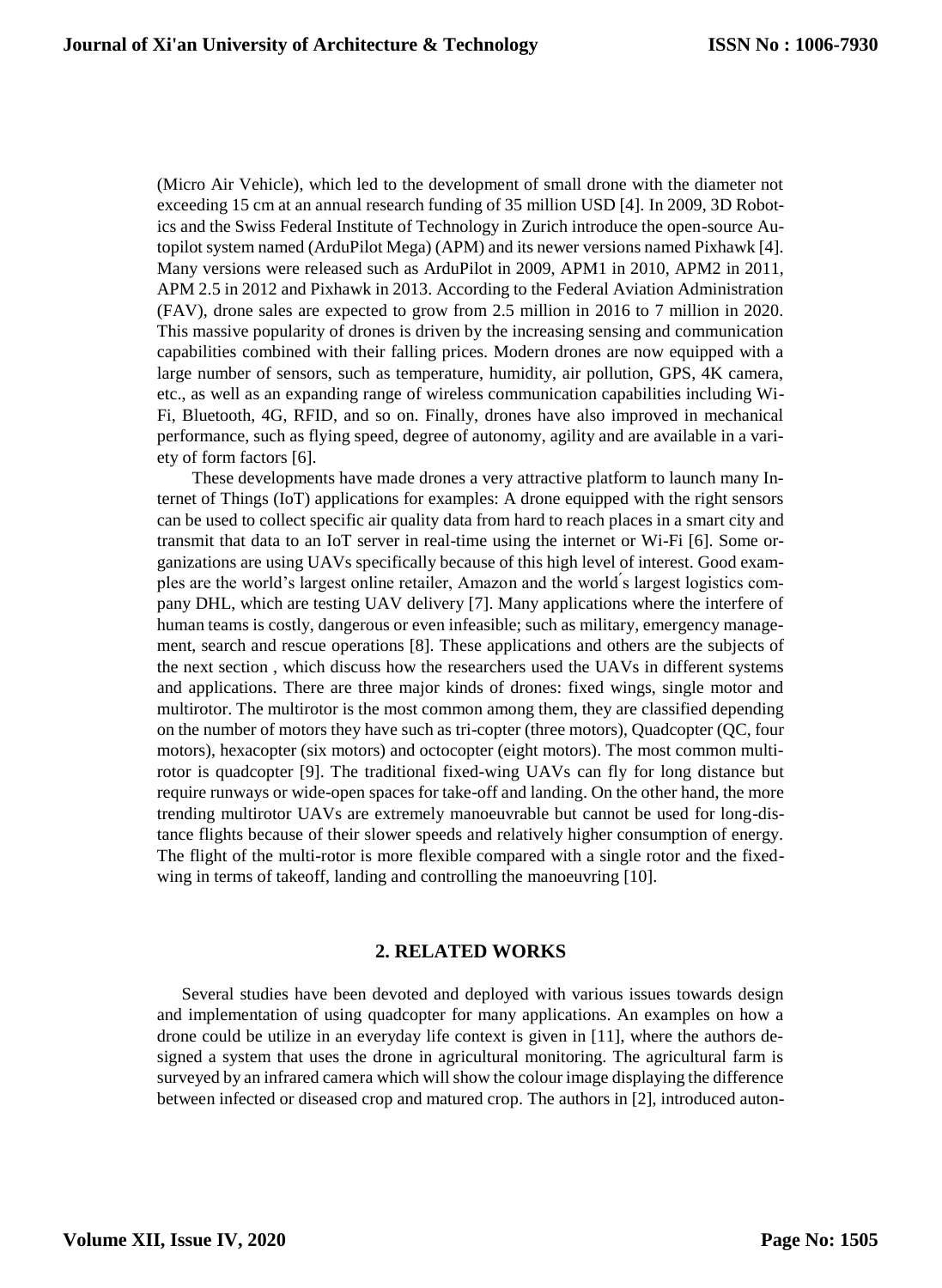omous quadcopter for product home delivery using the android device as on-board processing unit and connecting to APM flight controller. The context in [3], provided a system of quadcopter for drug shipments. They introduce a very useful android application to be used by the client and pharmacies to request such a medicine. Author in [12], introduce the design of quadcopter to be guided autonomously using GPS module. In health care field the author in [13], provided a study to use drones for clinical specimens in rural areas. This study uses a Travel salesman algorithm (TSP) to implement multiple destination delivery to visit all the points only once for the shortest path. Another useful example to transfer video using quadcopter in [8], where the authors introduced a monitoring system using quadcopter with an attached camera to the Raspberry PI to evaluate the video transfer using different protocols. This study introduced an interesting evaluation for video transfer using Ad-hoc network depending on the quadcopter. The authors in [14], introduced a new platform to control, monitoring the drone status and managing the mission of multiple drones at the same time.

# **3. PROBLEM STATEMENT AND MOTIVATION**

As listed in the literature survey the problem statements are , A fully autonomous drone is required. A dynamic path planning algorithm is required especially when the drone flying and receive new destination points. The power estimation must be implemented to any application that uses the drone since it has a limited time of flying. The Email notifications is a very useful way to inform the users or the admin regarding the status of the drone or sending the collecting data to the server. The web interface, that allows the users to send their request to the drone is required for easy to use the system. To overcome these drawbacks, the proposed system in this paper provide the following solutions: An **algorithm of fully autonomous drone** using the RPI3 as an on-board processing unit, Introduce a fast and simple algorithm for path planning **Next Nearest Location First** (NNLF) algorithm is used for multiple destination points. This algorithm takes into consideration any new points added by the user and approved by the admin of the system while the drone is flying, Power estimation module that read the estimated power level of the battery from the autopilot and checks if the available power is enough to fly to the next destination point or not, **Notification module** that uses the Gmail services to send an email notification to the registered users and to the admin too and **User interface module** that provides a website using google maps to let the users send their requests easily.

This system can be used by other researchers in a different application not only for mail delivery, such as monitoring, video transfer, surveillance areas that considered dangerous for human, for example, detect gases leakage.

# **4. THE PROPOSED SYSTEM**

The proposed system, as shown in (Fig. 1), has two main parts: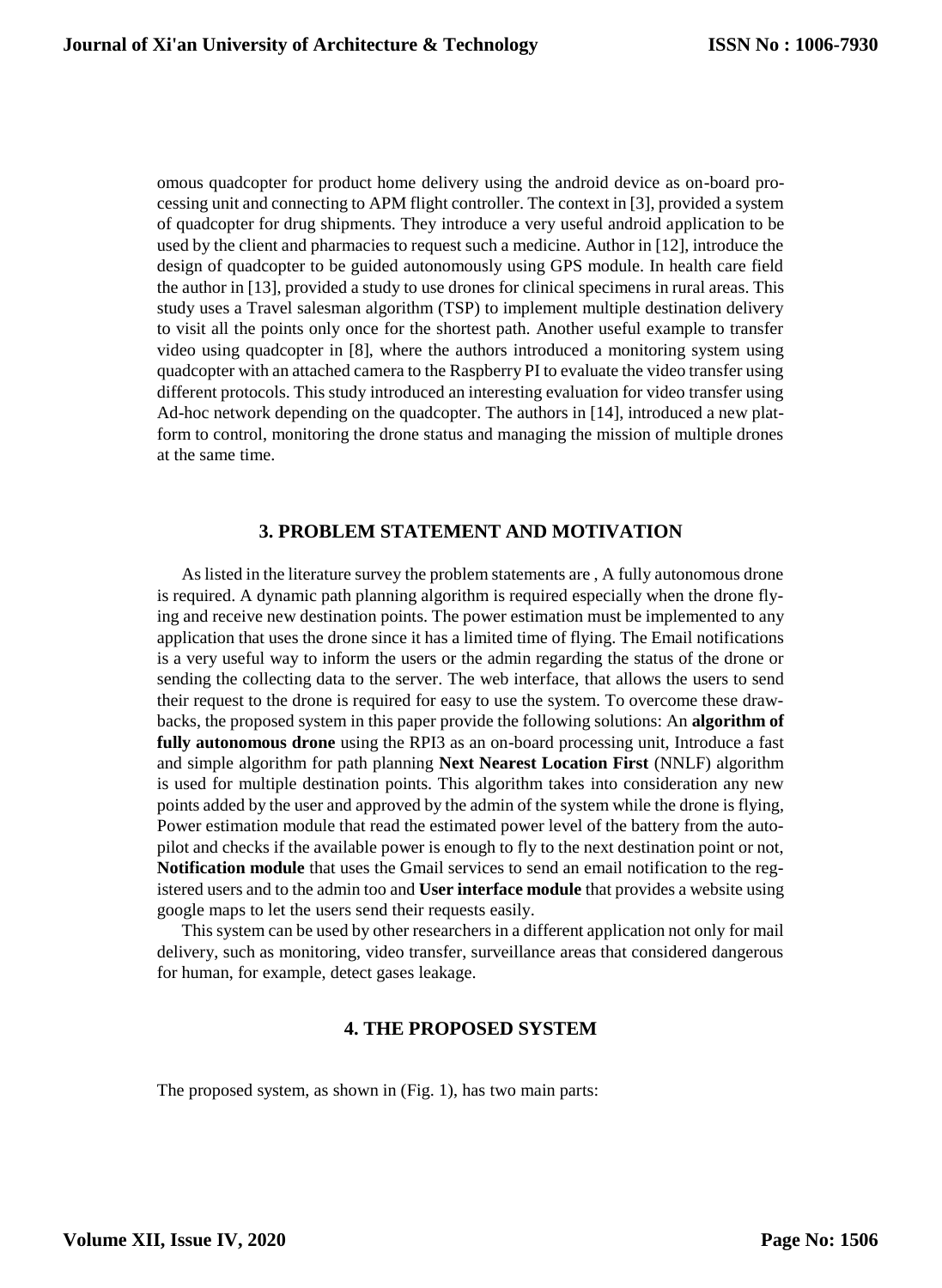

1. The *first part* is server-side which consist of *Ubuntu operating system*, *MySQL database server*, *path calculation module* and the *webserver.* 

Fig. 1 General design of the proposed system.

2. The *second part* is the quadcopter side which consists of: *quadcopter hardware*, *Raspberry PI 3, autonomous flight module*, *power estimation module* and the *user notification module.*

#### **4.1 Ardupilot**

Autopilot is an essential part of the proposed system. Ardupilot is an open-source autopilot software that is based on MAVLink protocol. It can be used to monitor, read sensors input, and control the vehicle according to the data received from the seniors. Ardupilot can control many types of vehicles such as drones, rovers, and boats. This software is cross-platform system that can be run on different operating system and boards such as (Pixhawk and APM). In this paper the Pixhawk flight controller is used to control the quadcopter. (Fig. 2) shows the Ardupilot architecture and describes the content of each layer [15].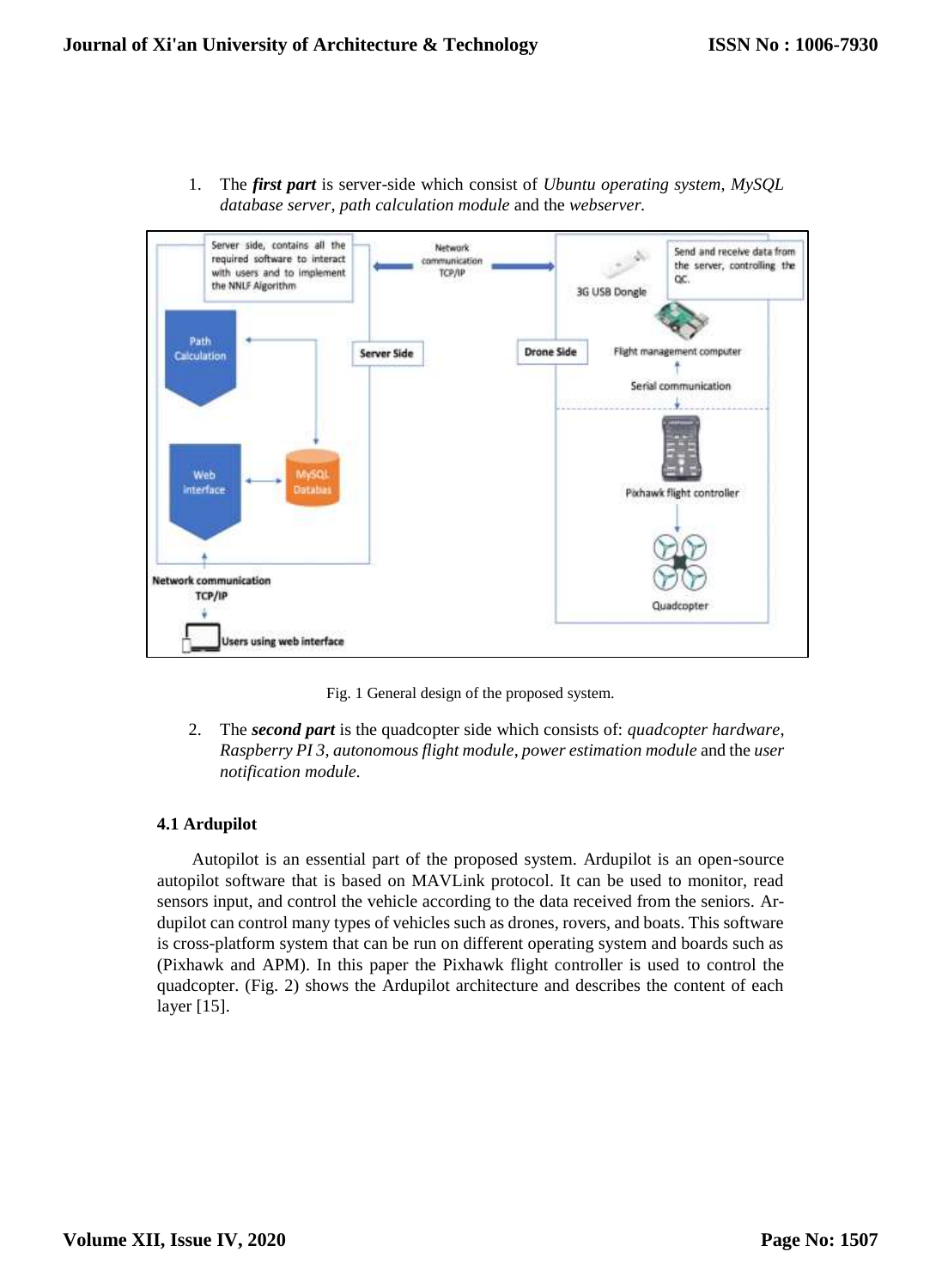#### **4.2 Pixhawk Flight Controller**

Pixhawk is an independent open-hardware project that aims to provide the standard for readily-available, high-quality and low-cost autopilot hardware designs for the academic, hobby and developer communities. Pixhawk supports multiple flight stacks: PX4 and Ardupilot. This Board has the following sensors whihc are used in this paper to control the quadcopter:

- ST Micro L3GD20H 16-bit **gyroscope**
- ST Micro LSM303D 14-bit **accelerometer**/**magnetometer**
- Invensense MPU 6000 3-axis **accelerometer**/**gyroscope**
- MEAS MS5611 **barometer**

Also, Pixhawk contains many interfaces that used to connect different hardware. The UART interface is used to connect the Raspberry PI 3 with Pixhawk as on-board control unit as described in (Fig. 3) [9].

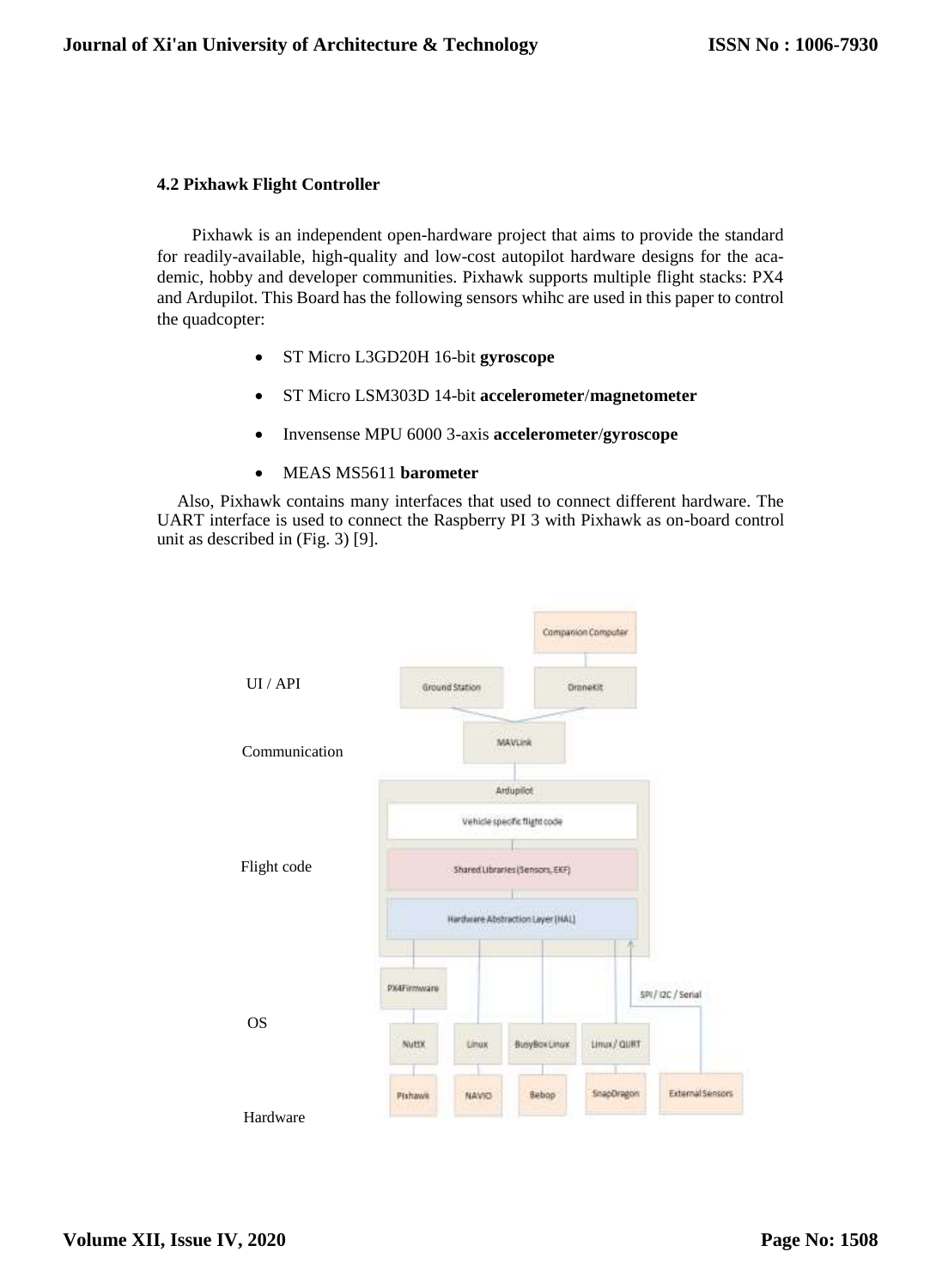

Fig. 2 Ardupilot architecture.

Fig. 3 Connection RPI3 with Pixhawk Microcontroller.

#### **4.3 DroneKit-Python API**

It is a cross-platform Application programming interface that can be used on many different operating systems. It helps to produce applications for Drones or any MAVLink capable vehicle. This API has many versions for each developing environment. It is available for Android OS as DroneKit-Android, and for Python programming language as DroneKit-Python and for IOS devices but it's still under development. There are two methods available to control the movement of the quadcopter: Target position and Vehicle's velocity. These two methods are used according to the knowledge of the destination point. If the destination point is fixed and known then the target position must be used while if the destination point is not fixed on unknown then vehicle velocity method must be used [16]. In this paper the first method (target position) is used because the destination points are always fixed and known.

## **4.4 Server-Side**

The server is responsible for *managing the MySQL database*, *path calculation module* and *hosting the web interface* which is used by the users to interact with the system.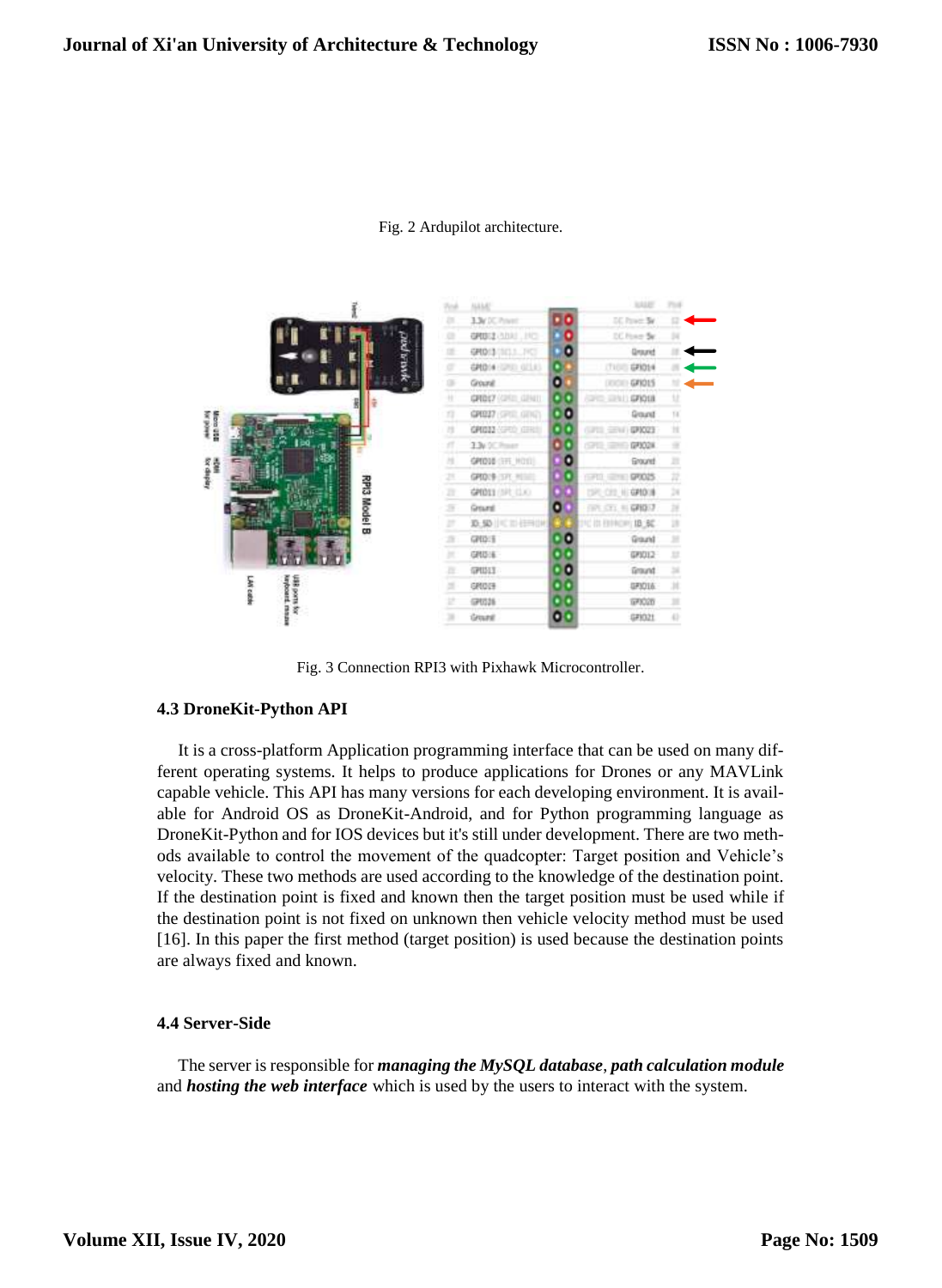#### (A) **Path Calculation Module:**

This module is depending on Haversine formula to calculate the distances between two locations. The haversine formula is an equation important in navigation, giving great-circle distances between two points on a sphere from their longitudes and latitudes. It is a special case of a more general formula in spherical trigonometry, the law of haversines, relating the sides and angles of spherical triangles. The first table of haversines in English was published by James Andrew in 1805, [17]. Florian Cajori credits an earlier use by Jose de Mendoza y Ríos in 1801[18]. The term haversine was coined in 1835 by Prof. James Inman [19]. For any two points on a sphere, the haversine of the central angle between them is given by the Eq. (1).

Haversin 
$$
\left(\frac{d}{r}\right)
$$
 = *haversin*(φ2 - φ1) + cos(φ1)cos(φ2)haversin(λ2 – λ1)) (1)

Where:

- **Haversin** is the function of : haversin( $\varphi$ ) = sin<sup>2</sup>  $\left(\frac{\varphi}{2}\right)$  $\left(\frac{\varphi}{2}\right) = 1 - \frac{\cos(\varphi)}{2}$ 2 (2)
- **d** is the distance between the two points.
- **r** is the radius of the sphere.
- **φ1, φ2**: latitude of point 1 and latitude of point 2.
- **λ1, λ2**: longitude of point 1 and longitude of point 2.

On the left side of the equals sign  $d/r$  is the central angle, assuming angles are measured in radians (note that  $\varphi$  and  $\lambda$  can be converted from degrees to radians by multiplying by  $\pi/180$  as usual). Solve for *d* by applying the inverse haversine (if available) or by using the arcsine (inverse sine) function as in Eq. (3):

$$
d = r \, haversin^{-1} \, (h) = 2r \arcsin(\sqrt{h}) \tag{3}
$$

Where:  $h$  is haversin (d/r), or as in Eq. (4):

This formula was implemented using python in the path calculation module. When the quadcopter has more than one destination point to visit it, the path planning is required. As the quadcopter has limited flight time, therefore shortest path or best path to fly is needed. The Next Nearest Location First (NNLF) algorithm is used to let the quadcopter always fly to the next nearest location. The algorithm depends on the distances between the destination points and the quadcopter.

The flow chart in (Fig. 4) describes how to calculate the distances. This module takes into considerations any new request to the system while the quadcopter implement the current mission. If the users add new request and the admin approve that request this module will include these new destination points into its calculations.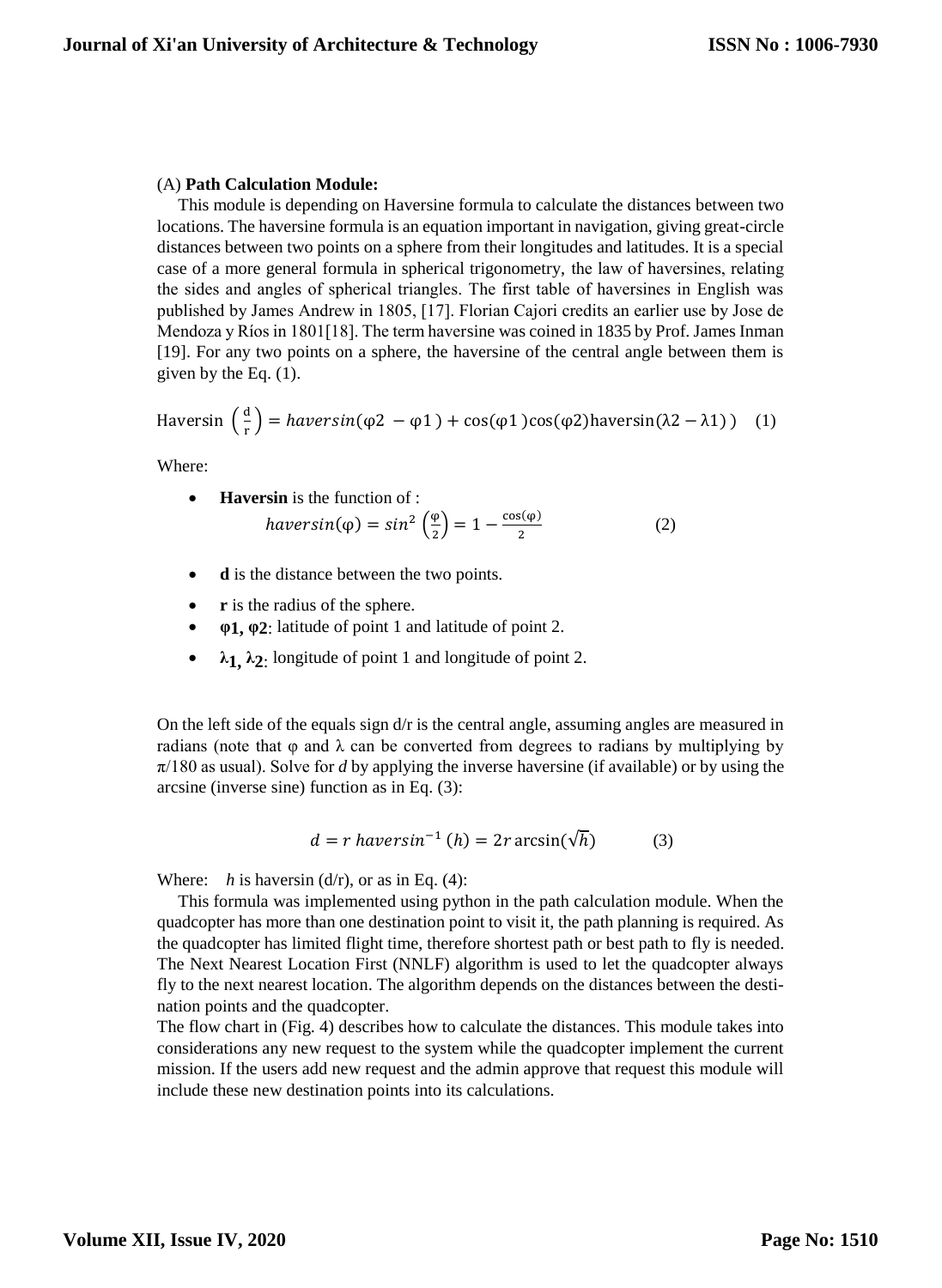# (B) **Web Interface Module:**

The web interface is developed from scratch using PHP, jQuery, Bootstrap and integrated with google map. The system has two privileges at the software level: *administrator* and the *users*. The admin has full privileges and he should check all the waypoints before submitted to the server. After checking all the data, the mission will be approved and send all the waypoints to the server.

#### (C) **Database Server:**

MySQL database is used to manage all the data from users and from the quadcopter. The idea of determining the status of each destination point and quadcopter status is depending on status flags that are created in different tables. Noting that while the quadcopter is flying or implement a particular mission, the system is able to receive new locations entered by users and approved by the admin. When that is done the path calculating module will consider these new locations in the calculation. The path calculating module will calculate the distances between quadcopter location and all other destination points that have status flags non-reached and location\_status is approved. When the calculation is done, it updates the distance field in the locations table with these values.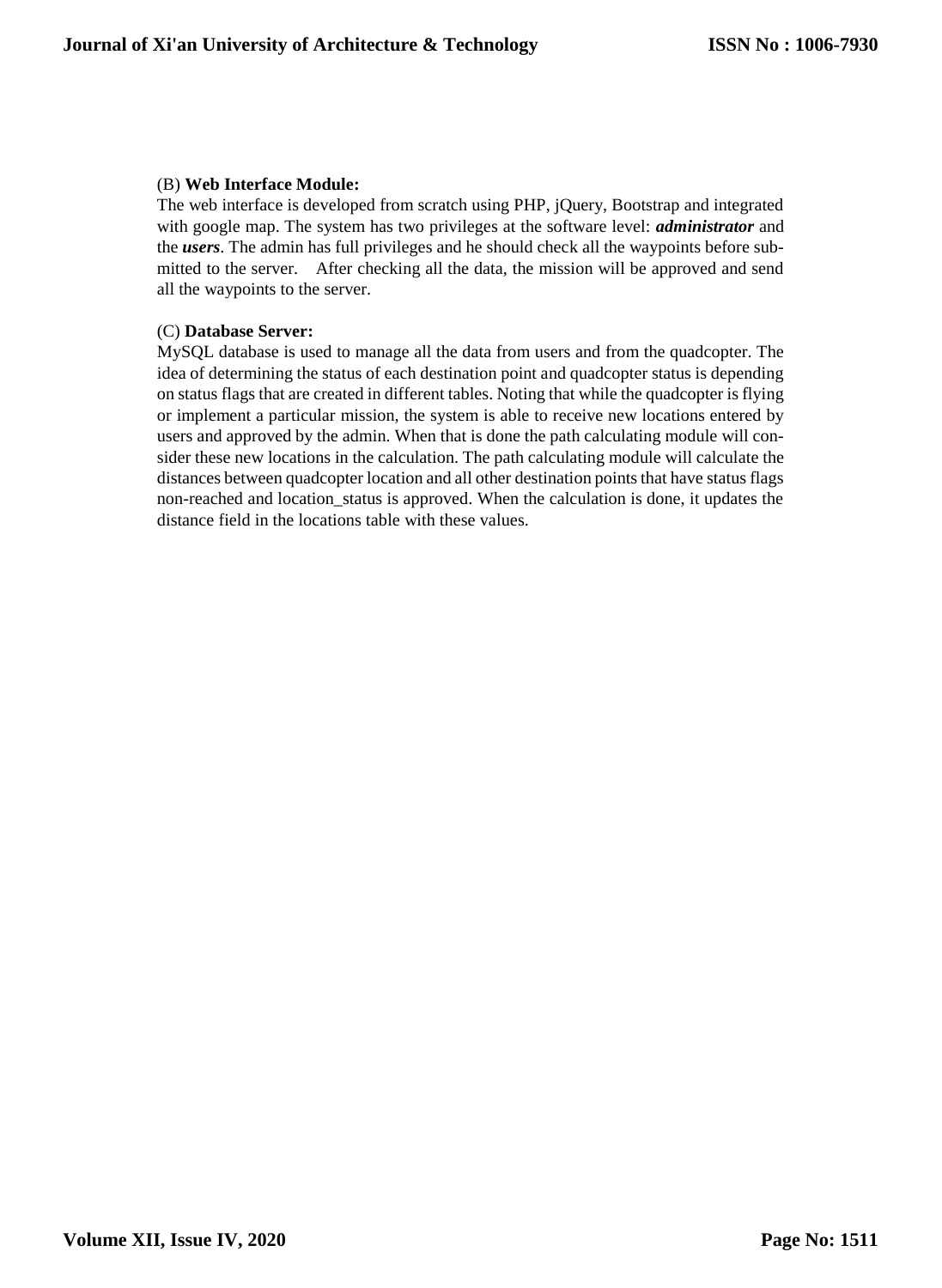

Fig. 4 Path Calculation Module.

#### **4.5 Quadcopter Side**

Quadcopter – side consists of the *hardware of the quadcopter* and the *Raspberry PI 3 as onboard control unit (OCU)*. OCU is the companion PC which commands the quadcopter. It's connected with the flight controller directly using a serial connection. The quadcopter side has the following modules: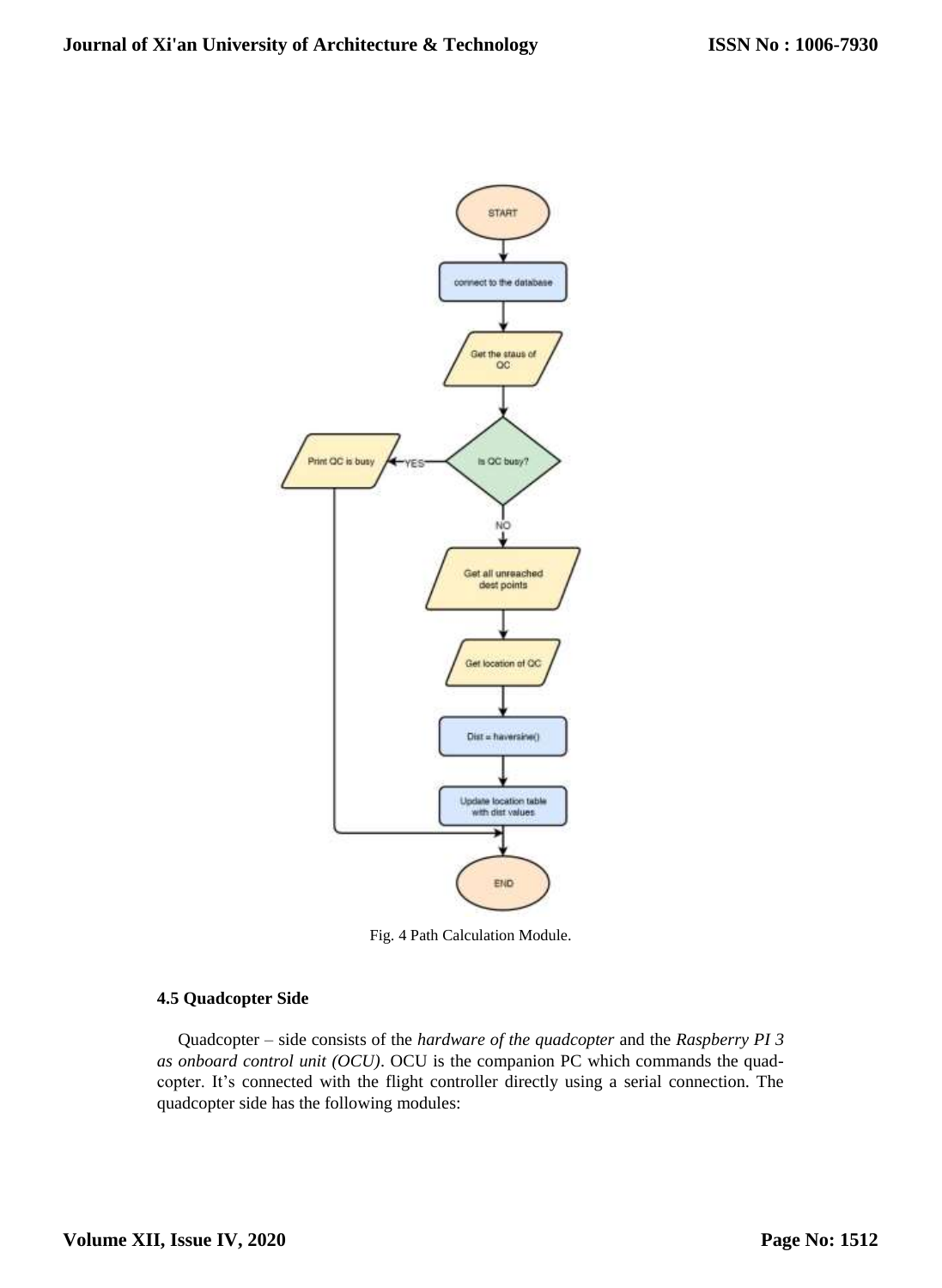# (A) **Autonomous flight module:**

This module is used to implement the autonomous flight, and it's integrated with other modules. This module is used to control the quadcopter without using RC input. It implements autonomous flight using GUIDED mode of Ardupilot. (Fig. 5) shows the whole algorithm of drone delivery system. The main loop is depend on the following functions: *UpdateInfo\_busy()*, *NearstLocation()*, *sendEmailRPI()* and *goto()* with Power estimation module.

- 1. The *first* function is *UpdateInfo\_busy()* which is used to change the status of the quadcopter by update the status flag *robo\_busy = 1.*
- 2. The second function is *NearstLocation()*, which is used to get the nearest destination point to the quadcopter according to the distance value in the location table and it returns the point with minimum distance to the quadcopter.
- 3. The third function is *sendEmailRPI()* used to send the emails to a particular user.
- 4. The fourth function is *goto(),* used to command the quadcopter to fly to any destination point. This function takes one parameter which is the destination point. When the quadcopter reaches the destination point the OCU use the function called *emailReach()* to send the second notification email to inform the user that the quadcopter is reached.

# (B) **Power Estimation Module:**

used to check the available power and determines if it's enough for flying to next destination point or not. At each point the OCU use the Power Estimation Module (PEM) as following:

- 1. Get the previous distance (pdist).
- 2. Get the next distance (ndist).
- 3. Get the starting battery level (slevel).
- 4. Get the current battery level (clevel).
- 5. Calculate the dissipation ( $diss = slevel clevel$ ).
- 6. Calculate the required power per meter (*PPM*) at the previous distance.
- 7.  $(PPM = \frac{diss}{ndis})$  $\frac{u}{\text{ndist}}$ ).
- 8. Calculate the required power to the next destination point  $(Ph)$  ( $Ph =$  $PPM * ndist$ ).
- 9. Calculate the remaining power  $(Pr)$   $(Pr = cleverl Pn)$ . If the remaining power (*Pr*) is less than 20, then the OCU send an alarm to the admin. This alarm email contains the location information (Latitude, Longitude) where the quadcopter is landing.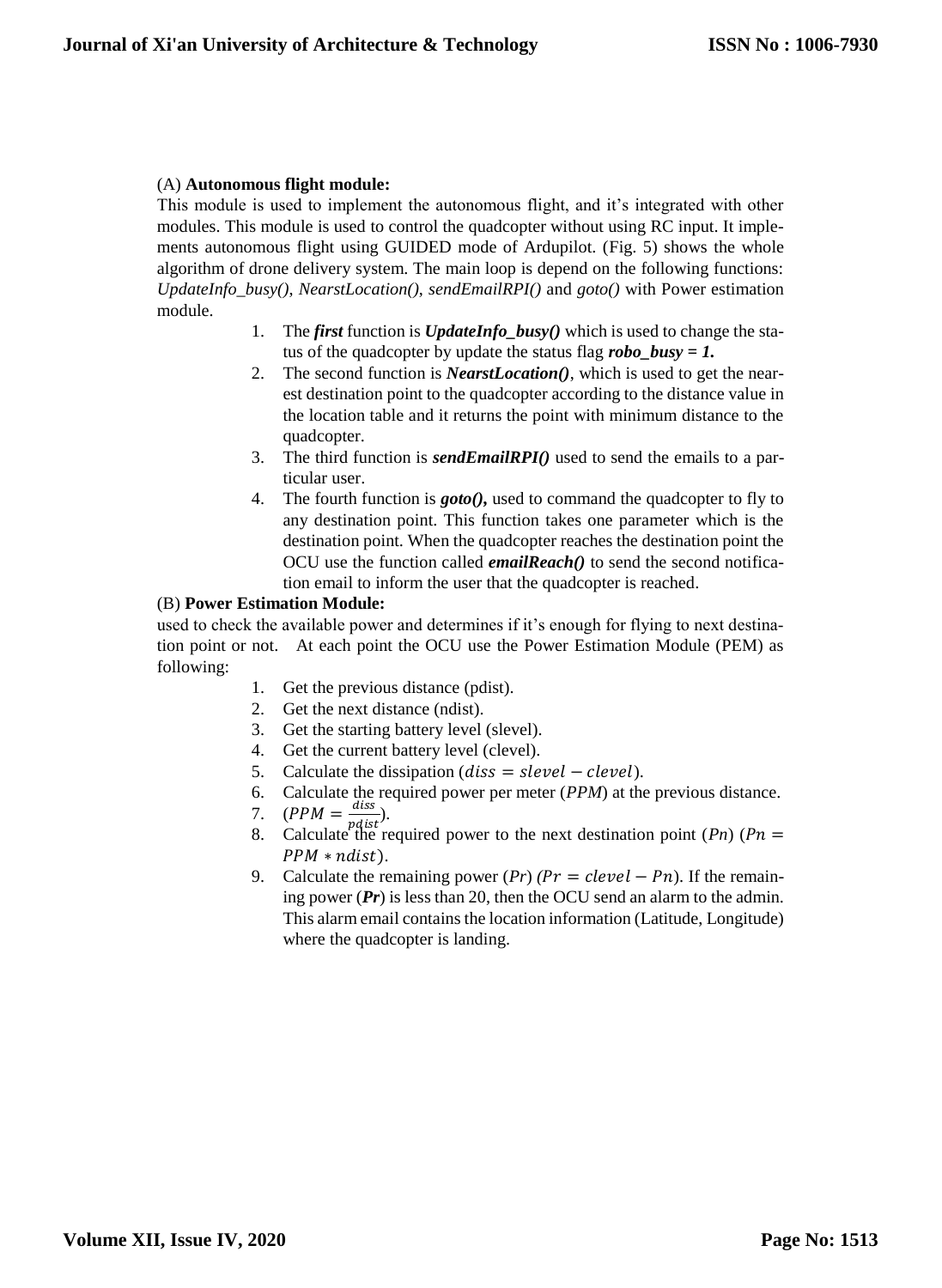#### (C) **Notification Module:**

used to send emails to the users to notify them when admin approved their locations and when the quadcopter reached the location



Fig. 5 Autonomous flight main algorithm.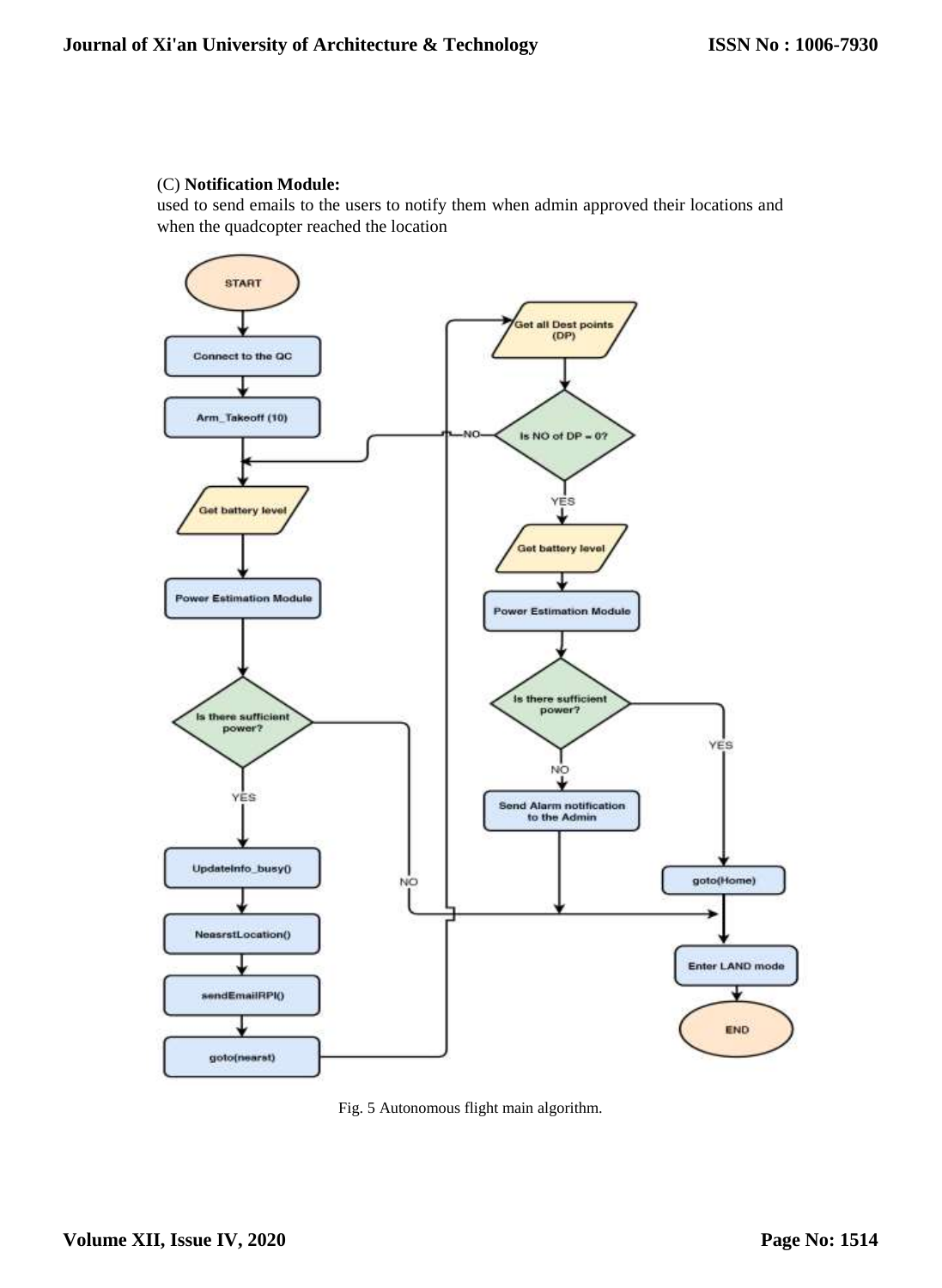# **5. CONCLUSIONS**

In this paper, a prototype system for a drone-based delivery service has been presented. The design of the proposed system has first been discussed from the hardware point of view. Secondly, the software framework that is used to implement the autonomous flight has been discussed in details. A great effort is devoted to the simulated environment, to test and analyzed the code which is developed to the drone before deploying it on real drones. Particular attention has been paid to implement path planning when there are multiple destination points delivery. NNLF algorithm was introduced for path planning to let the quadcopter fly always to the next nearest destination point. The web interface has been developed to be easy to use by the end-user using google map. This interface has two levels of authentications. The first one is on user registration and the second one on the approval of destination points. The power estimation has been taking into consideration during the implantation of this system. Additionally, this work can be used in many services not only for delivery service. It is useful for monitoring and video transfer using autonomous flight.

# **REFERENCES**

- [1] Syed Omar Faruk Towaha, Clerk Maxwell "Building Smart Drones with ESP8266 and Arduino", A Treatise on Electricity and Magnetism, BIRMINGHAM – MUM-BAI, 2018.
- [2] M Muhammad, D Swarnaker, and M Arifuzzaman, "Autonomous Quadcopter for Product Home Delivery", International Conference on Electrical Engineering and Information & Communication Technology (ICEEICT) 2014.
- [3] Alberto Lisanti and Giorgio Venezia , "New Frontiers of Delivery Services Using Drones: a Prototype System Exploiting a Quadcopter for Autonomous Drug Shipments", IEEE 39th Annual International Computers, Software & Applications Conference 2015.
- [4] Kenzo Nonami ,"Research and Development of Drone and Roadmap to Evolution", Autonomous Control Systems Laboratory Ltd, WBG Marive West 32F, 2-6-1 Nakase, Mihama-ku, Chiba-city, Chiba 261-7132, Japan 2018.
- [5] Eric N. Johnson and and Daniel P. Schrage, "The Georgia tech unmanned aerial research vehicle: GTMax," School of Aerospace Engineering, Georgia Institute of Technology, Atlanta 2003.
- [6] Azade Fotouhi, Ming Ding and Mahbub Hassan, "Understanding Autonomous Drone Maneuverability for Internet of Things Applications", University of New South Wales (UNSW), Sydney, Australia 2017.
- [7] Matthias Heutger, "UNMANNED AERIAL VEHICLE IN LOGISTICS", Marketing & Development, DHL CSI 53844 Troisdorf, Germany 2014.
- [8] Prof. Dr. Salih Mahdi Al-Qaraawi, Dr. Aymen Dawood Salman and Majida Saud Ibrahim, "Performance evaluation of Ad-hoc quadcopter monitoring system", a thesis submitted to the computer engineering department, university of technology 2018.
- [9] Terry Kilby and Belinda Kilby, "Make: Getting Started with Drones", Elevated Element, Printed in the United States of America 2016.